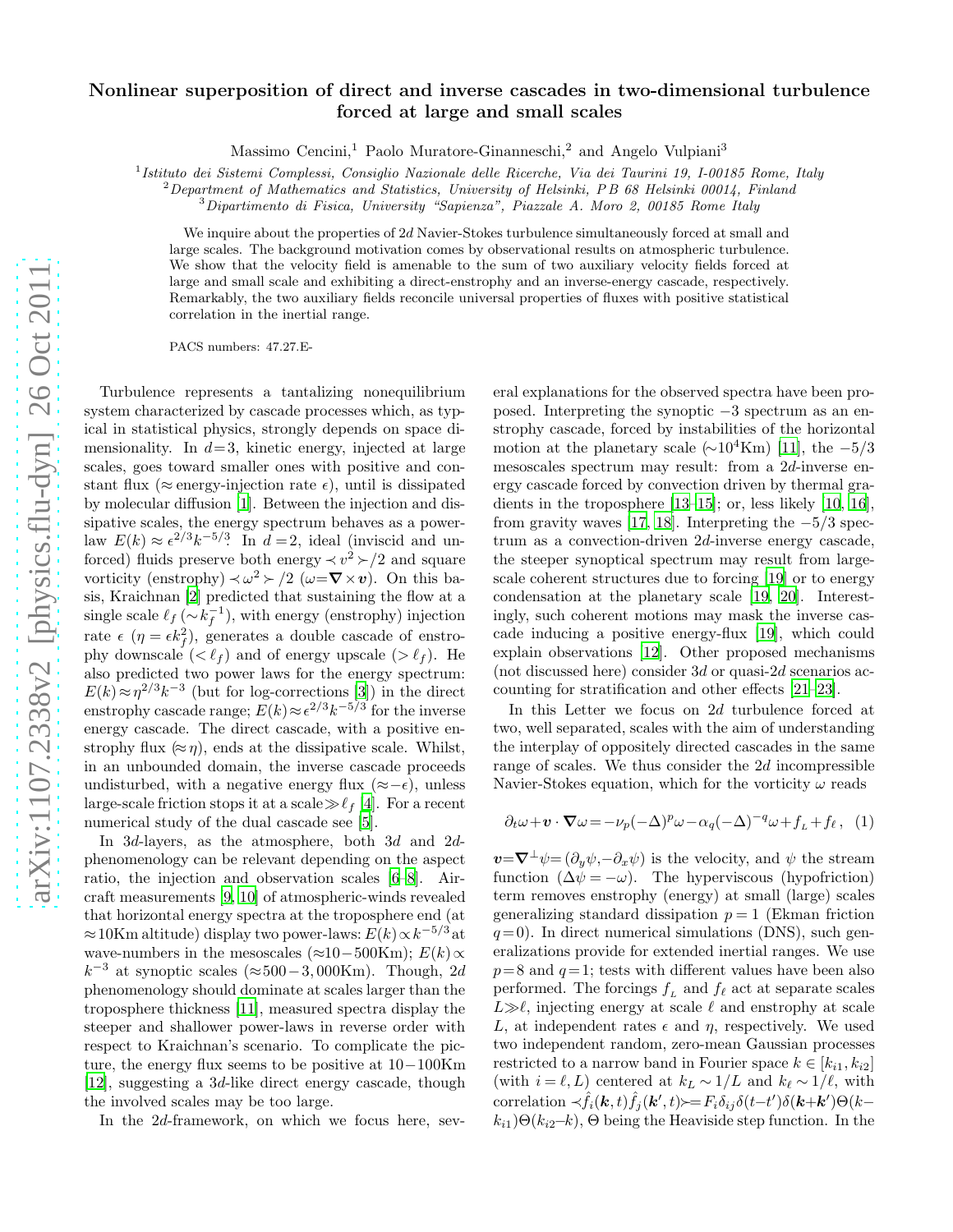

<span id="page-1-1"></span><sup>10</sup> <sup>10</sup> <sup>10</sup> <sup>100</sup><br>FIG. 1. (color online) Average energy spectrum  $E_v(k)$  (symbols).  $E_{1,2}^v(k)$  labels the energy spectra associated with the auxiliary velocities  $v_{1,2}$  and suggests a direct (inverse) cascade for  $v_1$  ( $v_2$ ), see text. Arrows mark the forcing bands at  $k_L \approx 7$ and  $k_\ell \approx 240$ . Dotted lines show the slopes  $-3$  and  $-5/3$ . Inset: energy  $\Pi^v(k)$  and enstrophy  $\Pi^{\omega}(k)$  fluxes normalized by their average values ( $\epsilon$  and  $\eta$ , resp.). DNS of Eqs. [\(1-](#page-0-0)[3\)](#page-1-0) were done with a standard 2/3-dealiased, pseudospectal method with  $1024^2$  collocation points.

sequel, we ignore the behavior at scales larger (smaller) than  $L(\ell)$  as damped by hypofriction (dissipation).

In Ref. [\[16](#page-3-13)], to explain the observed universality of atmospheric spectra, it was conjectured that the two sources may not be independent. However, large and small scale excitations originate from different physical processes [\[11\]](#page-3-9) characterized by separate timescales (small-scale convection being faster), bearing their independence. Within the independent-source model, spectral universality can be ascribed to that of the inversecascade [\[4](#page-3-3)]. In [\[14,](#page-3-20) [16](#page-3-13)] it was also hypothesized that oppositely directed cascades could not coexist without a sink between the forcing scales. Lilly [\[15\]](#page-3-12), using closure theories, showed that there is no need of such sink. Maltrud and Vallis [\[24](#page-3-21)] made, as far as we know, the unique numerical study of Eq. [\(1\)](#page-0-0), providing evidence of two overlapping cascades. This is confirmed by Fig. [1](#page-1-1) which shows that the energy spectrum  $E_v(k)$  displays the basic features of the atmospheric one. Moreover, enstrophy  $\Pi^{\omega}(k)$  and energy  $\Pi^{\nu}(k)$  fluxes are constant with opposite signs  $(\Pi^{\omega}(k) > 0$  and  $\Pi^{\nu}(k) < 0$ ) meaning that direct enstrophy and inverse energy cascades superimpose, apparently undisturbed, in the same range  $[k_L : k_{\ell}]$ . We show below that, remarkably, the superposition is realized maintaining non-trivial correlations between the degrees of freedom associated with the two cascades.

To scrutinize this superposition we propose a decomposition able to disentangle the two cascades, by evolving in parallel with Eq. [\(1\)](#page-0-0) two auxiliary equations

<span id="page-1-0"></span>
$$
\partial_t \omega_{\scriptscriptstyle L} + \boldsymbol{v} \cdot \boldsymbol{\nabla} \omega_{\scriptscriptstyle L} \!= - \nu_p (-\Delta)^p \omega_{\scriptscriptstyle L} \!-\alpha_q (-\Delta)^{-q} \omega_{\scriptscriptstyle L} \!+\! f_{\scriptscriptstyle L} \quad (2)
$$

$$
\partial_t \omega_\ell + \mathbf{v} \cdot \nabla \omega_\ell = -\nu_p (-\Delta)^p \omega_\ell - \alpha_q (-\Delta)^{-q} \omega_\ell + f_\ell , \tag{3}
$$

where v is the same as in Eq. [\(1\)](#page-0-0). Since  $f<sub>L</sub>$  and  $f<sub>l</sub>$  in [\(2-3\)](#page-1-0) are the same realizations of the forcings in [\(1\)](#page-0-0),  $\omega_{L,\ell}$  are two "active" pseudo-scalar fields [\[25](#page-3-22)], such that  $\omega = \omega_L + \omega_\ell$  and  $\mathbf{v} = \mathbf{v}_L + \mathbf{v}_\ell$  [\[26\]](#page-3-23), with  $\mathbf{v}_{L,\ell} = \nabla^\perp \psi_{L,\ell}$ 



<span id="page-1-2"></span>FIG. 2. (color online) Dynamical fluxes of (a) energy  $\Pi_{0;jj}^v(k)$ and (b) enstrophy  $\Pi_{0;jj}^{\omega}(k)$  (defined in [\[27](#page-3-24)]). Grey symbols in (b) refer to passive scalar flux  $\Pi^{\theta}$ , see text (Cfr. Eq.[\(10\)](#page-3-25)). The solid curves show energy and enstrophy fluxes obtained by integrating [\(2\)](#page-1-0) with  $f_L = 0$  (a) or  $f_{\ell} = 0$  (b), their superposition to  $\Pi_{0,00}^v$  and  $\Pi_{0,00}^\omega$ , resp. further demonstrates the cascades overlap when both forcings are present. Notice that  $\Pi_{0;22}^v \approx \Pi_{0;00}^v < 0$  and  $\Pi_{0;11}^v \approx 0$  making evident that  $v_2$  are the degrees of freedom associated with the inverse cascade. Similar considerations apply to vorticity, though  $\Pi_{0;11}^{\omega} > \Pi_{0;00}^{\omega}$ , which will be discussed later in relation to Fig. [4.](#page-2-0)

 $(\Delta \psi_{L,\ell} = -\omega_{L,\ell})$  incompressible. In the sequel, we adopt the notation  $v \equiv v_0$ ,  $\omega \equiv \omega_0$ ,  $v_{L,\ell} \equiv v_{1,2}$  and  $\omega_{L,\ell} \equiv \omega_{1,2}$ .

The behavior of the energy spectra (Fig. [1\)](#page-1-1) and the fluxes (Fig. [2\)](#page-1-2) associated with the auxiliary fields suggest the identification of the components  $v_{1,2}$  as the carriers of the degrees of freedom mainly associated with, respectively, the direct and the inverse cascade. This observation can be substantiated by means of the Kármán-Howarth-Monin (KHM) equation  $[1]$   $(\partial_t + \alpha_q(-\Delta)^{-q})C_{jk}(r,t) + \mathcal{E}_{jk}(r,t) - F_{jk}(r,t) =$  $\frac{1}{2}\partial_\alpha \mathcal{S}_{0jk}^{\alpha\beta\beta}(\bm{r},t)$  (as customary, we assumed translation, rotation and parity invariance). The KHM equation links the  $3^{rd}$  order structure-tensor.

$$
\mathcal{S}_{ijk}^{\alpha_i \alpha_j \alpha_k}(\boldsymbol{r}) = \langle \delta v_i^{\alpha_i}(\boldsymbol{r}) \delta v_j^{\alpha_j}(\boldsymbol{r}) \delta v_k^{\alpha_k}(\boldsymbol{r}) \rangle \tag{4}
$$

 $(\delta v_i(\mathbf{r}) \equiv v_i(\mathbf{r}, t) - v_i(\mathbf{0}, t))$ , to the correlation functions of velocities  $(C_{jk}(r, t) = \langle v_i(r, t) \cdot v_k(0, t) \rangle$  and forcings  $(F_{jk}(r)=\prec f_j(r,t) f_k(0,t)\rangle$  and to the dissipative terms  $\mathcal{E}_{jk}(\bm{r},t)\,=\,2\nu_{p}\,\prec\nabla^p_{\alpha}v_{j}^{\beta}(\bm{r},t)\nabla^p_{\alpha}v_{k}^{\beta}(\bm{0},t)\succ.\,\,\,\,\text{Kraichnan's}$ theory is equivalent to the following three hypotheses [\[28\]](#page-3-26): existence of steady state for Galilean invariant statistical indicators; smoothness at finite viscosity; absence of velocity dissipative anomaly. Using these hypotheses, a careful analysis along the lines of [\[10](#page-3-8), [28,](#page-3-26) [30\]](#page-3-27) justifies in the range  $\ell \ll r \ll L$ , the expansion

<span id="page-1-3"></span>
$$
\mathcal{S}_{ijk}^{\alpha_i \alpha_j \alpha_k}(r) = \sum_{n=0,1} r^{2n} P_{ijk} \left\{ r^{\alpha_i} A_{\{i[jk]:n\}} \delta^{\alpha_j \alpha_k} \right\} - \frac{2}{3} P_{ijk} \left\{ A_{\{i[jk]:n\}} \right\} r^{\alpha_i} r^{\alpha_j} r^{\alpha_k} + o(r^3),
$$
(5)

with shorthand notation for summation over cyclic permutations,  $P_{ijk} \{O_{ijk}\}\equiv O_{ijk}+O_{jki}+O_{kij}$  for any O. Eq. [\(5\)](#page-1-3) holds true strictly for  $i = 0$  in the ideal limit of infinite volume at vanishing hypofriction ( $\alpha_q = 0$ ), with, furthermore, the explicit prediction for the coefficients:

<span id="page-1-4"></span>
$$
A_{\{0[jk]:0\}} + P_{0jk} \{A_{\{0[jk]:0\}}\} = 2 \epsilon (\delta_{j0} + \delta_{j2}) (\delta_{k0} + \delta_{k2})
$$
 (6)  

$$
A_{\{0[jk]:1\}} + \frac{1}{3} P_{0jk} \{A_{\{0[jk]:1\}}\} = \frac{1}{4} \eta (\delta_{j0} + \delta_{j1}) (\delta_{k0} + \delta_{k1}).
$$
 (7)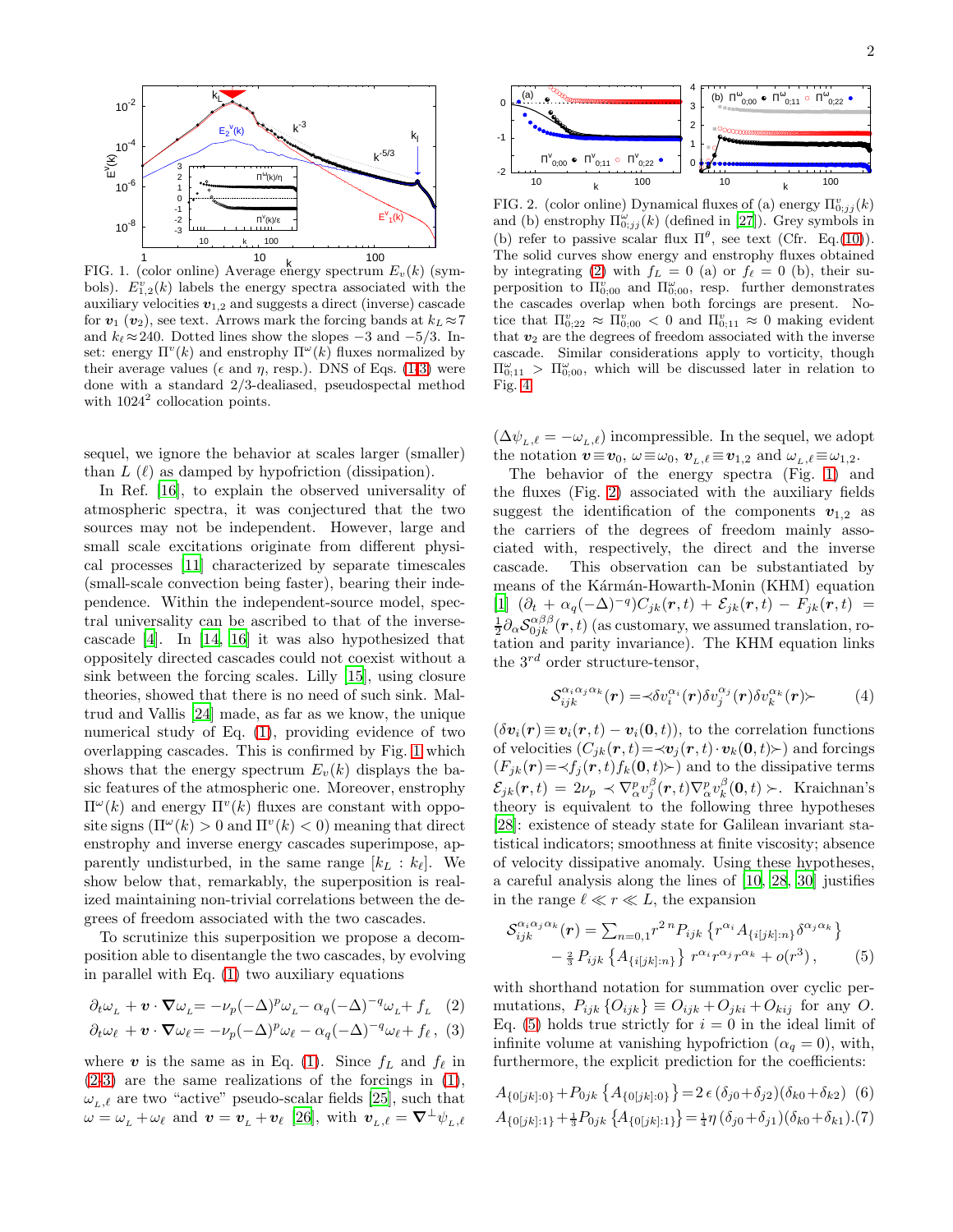

<span id="page-2-3"></span>FIG. 3. (color online)  $3^{rd}$  structure functions: (a) for velocity  $S_{000}^L(r)$  compared with the prediction [\(8\)](#page-2-1) (solid red line) and  $S_{012}^{L}(r)$ ; (b) for vorticity  $-Z_{0,11}(r) \equiv -r \cdot \mathcal{Z}_{0,11}(r)/r$  and  $Z_{0,12}(r)$ , the black lines show linear behavior in r. The negative linear behavior of  $Z_{0,11}(r)$  links to the direct cascade of  $\prec \omega_1^2 \succ$ ; (c)  $\mathcal{C}_{12}^{\omega}(r) = \prec \omega_1(0)\omega_2(r) \succ$  vs r. The behaviors of  $Z_{0,12}(r)$  (which should vanish in the ideal limit) and of  $C_{12}^{\omega}(r)$ are evidences of the sensitivity of directly cascading degrees of freedom to the hypofriction, see text (Cfr. Eq. [\(9\)](#page-2-2)).

Out of the ideal limit, the constants  $A_{\{i[jk]:n\}} = A_{\{i[kj]:n\}}$ depend on the full statistics of the solution of Eqs. [\(1-](#page-0-0) [3\)](#page-1-0). Moreover, for  $i = 1, 2$ , no dynamical constraints can be imposed to fix the constants  $A_{\{i[jk]:\{0,1\}\}}$ , however the expansion [\(5\)](#page-1-3) can still be justified using parity invariance and the incompressibility of the fields  $v_i$ . The quantities  $S_{0ik}$  are thus associated with dynamical fluxes, while  $S_{1jk}$  and  $S_{2jk}$  only provide statistical information, and will be dubbed "statistical" fluxes. Eqs. [\(5-](#page-1-3)[7\)](#page-1-4) recover the  $3^{rd}$ -order longitudinal structure function derived in Ref. [\[10\]](#page-3-8):

<span id="page-2-1"></span>
$$
S_{000}^L(r) \equiv r_{\alpha_1} r_{\alpha_2} r_{\alpha_3} S_{000}^{\alpha_1 \alpha_2 \alpha_3}(r) / r^3 = \frac{3}{2} \epsilon r + \frac{1}{8} \eta r^3 , \quad (8)
$$

which is numerically very well satisfied (Fig. [3a](#page-2-3)). Interestingly, other quantities deviate from the ideal limit prediction (e.g  $S_{012}^L(r) = 0$  is not reproduced by data, see Fig. [3a](#page-2-3)). As discussed below, similar issues are present for  $3^{rd}$ -order quantities associated with  $\omega_i$   $(i = 0, 1, 2)$ . The deviations from ideal-limit predictions should be ascribed to the finiteness of the simulation domain, where the presence of hypofriction stymies the derivation of neat relations such as [\(7\)](#page-1-4). The  $A_{\{\dots,1\}}$ 's become coupled to the infra-red component of the kinetic energy hinting at a more non-local and less universal behavior of the enstrophy cascade. This fact relates to non-trivial correlations existing between the degrees of freedom associated with the two cascades. The importance of such correlations can be quantified by comparing the "statistical" fluxes  $\Pi_{1;jj}^{\nu,\omega}(k)$  and  $\Pi_{2;jj}^{\nu,\omega}(k)$  (with  $j=0,1,2$ ), defined in [\[27\]](#page-3-24), with the "dynamical" fluxes  $\Pi_{0;jj}^{\nu,\omega}$ 's (for  $j=0,1,2$ ). As shown in Fig. [4,](#page-2-0) two phenomena stand out.

Whilst  $\Pi_{0;00}^v \simeq \Pi_{0;22}^v < 0$  (Fig. [2a](#page-1-2)) validates the identification of  $v_2$  as the degrees of freedom associated with the inverse cascade, the left panels of Fig. [4](#page-2-0) show that  $\Pi_{1;00}^v < 0$  ( $\Pi_{1;22}^v < 0$ ) with intensity comparable to that of  $\Pi_{2;00}^v$  ( $\Pi_{2;22}^v$ ) and thus indicates that  $v_1$  contributes to the inverse cascade of the total field  $v_0$ . This may appear, at first glance, surprising in consideration of the observed



<span id="page-2-0"></span>FIG. 4. (color online) Fluxes of energy and enstrophy defined in [\[27\]](#page-3-24): (Left) energy fluxes  $\Pi_{i;jj}^{v}$  of  $\mathbf{v}_{j}$  ( $j=0,1,2$  from top to bottom) due to the transport by  $v_i$  (i = 0 black semifilled circles,  $i = 1$  red empty circles,  $i = 2$  blue filled circles); (Right) Enstrophy fluxes  $\Pi_{i;jj}^{\omega}$ : panels, symbols and colors follow the same convention of Left panel.

absence of flux of kinetic energy of  $v_1$  ( $\Pi_{i;11}^v \simeq 0$  for any *i*). The non-intuitive and, possibly, non-universal behavior of the statistical energy fluxes  $\Pi_{i;jj}^{v}$   $(i=1,2)$  is, however, a consequence of their dependence on the full statistics. Similar considerations apply to enstrophy fluxes, with the roles of  $v_1$  and  $v_2$  exchanged (Fig. [4](#page-2-0) right).

The second phenomenon appertains to the relative intensity of enstrophy fluxes. The ideal-limit energy-balance predictions [\(6-7\)](#page-1-4) suggest  $\Pi_{0;00}^{\omega} \simeq \Pi_{0;11}^{\omega} > 0$  with  $\Pi_{0;22}^{\omega} \simeq 0$ . The right panels of Fig. [4](#page-2-0) confirm the latter prediction coherently with the interpretation of  $v_2$  as the carrier of the inverse cascade degrees of freedom. They also show that the "dynamical" enstrophy flux  $\Pi_{0;11}^{\omega}$  is significantly enhanced with respect to  $\Pi_{0;00}^{\omega}$  (see also Fig. [2b](#page-1-2)). The phenomenon can be regarded as a consequence of the alleged fact that the main contribution to  $v_1$  comes from the degrees of freedom of  $v_0$  undergoing the direct cascade and of the stronger sensitivity of this latter to non-local effects. In order to substantiate the claim we inspected the equations governing the correlation functions  $\mathcal{C}_{ij}^{\omega}(\mathbf{r}) = \langle \omega_i(0) \omega_j(\mathbf{r}) \rangle$ . From the energy balance in the presence of hypofriction together with the assumption of inverse cascading  $v_2$  (i.e.  $\Pi_{0;22}^{\omega} \sim 0$  with  $\alpha_q$  (- $\Delta$ )<sup>q</sup>C<sup>2</sup><sub>22</sub>(0) = F<sub>l</sub> =  $\prec$  f<sub>l</sub><sup>2</sup> $\succ$ ) we derived that

<span id="page-2-2"></span>
$$
\Pi_{0;11}^{\omega} - \Pi_{0;00}^{\omega} = \frac{1}{2} \alpha_q \left( -\Delta \right)^q \left( \mathcal{C}_{00}^{\omega} - \mathcal{C}_{11}^{\omega} \right) (\mathbf{0}) - F_{\ell} + O(k L)^{\gamma} \simeq \alpha_q \left( -\Delta \right)^q \mathcal{C}_{12}^{\omega} (\mathbf{0}) + O(k L)^{\gamma} \tag{9}
$$

for some  $\gamma > 0$ , as enstrophy is bounded [\[28\]](#page-3-26). Eq. [\(9\)](#page-2-2) evinces the non-local nature of the enstrophy transfer. Its positive value implies that the correlation  $\mathcal{C}_{12}^{\omega}(r)$  must be also positive in the inertial range, as confirmed in Fig. [3c](#page-2-3). In terms of the vorticity structure functions  $\mathcal{Z}_{i;jk}(r) \equiv \prec$  $\delta v_i(r) \delta \omega_j(r) \delta \omega_k(r)$  >, Eq. [\(9\)](#page-2-2) translates into  $Z_{0,12}(r)$  =  $r \cdot \mathcal{Z}_{0,12}(r)/r > 0$  with linear dependence on r (as shown in Fig. [3b](#page-2-3)), while it should be 0 in the ideal limit. To